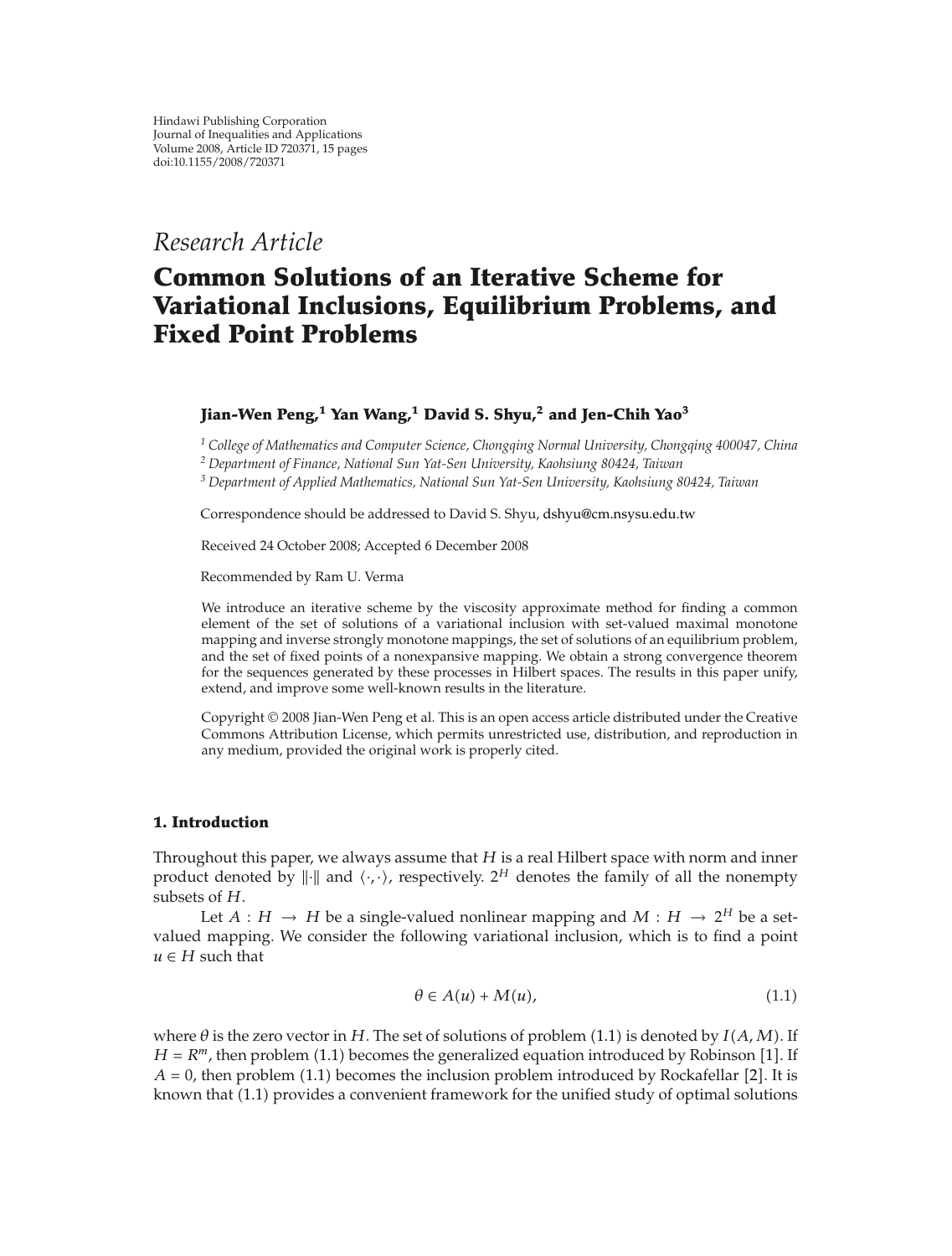in many optimization-related areas including mathematical programming, complementarity, variational inequalities, optimal control, mathematical economics, equilibria, game theory, and so forth. Also various types of variational inclusions problems have been extended and generalized, for more details, please see [3-20] and the references therein.

There are many algorithms for solving variational inclusions (see [3, 5, 7, 8, 10–13, 16–20] and the references therein). We note that recently Zhang et al. [20] introduced the following new iterative scheme for finding a common element of the set of solutions to the problem (1.1) and the set of fixed points of nonexpansive mappings in Hilbert spaces. Starting with an arbitrary point  $x_1 = x \in H$ , define sequences  $\{x_n\}$  by

$$
x_{n+1} = \alpha_n x + (1 - \alpha_n) S y_n,
$$
  
\n
$$
y_n = J_{M,\lambda} (x_n - \lambda A x_n), \quad \forall n \ge 0,
$$
\n(1.2)

where  $J_{M,\lambda} = (I + \lambda M)^{-1}$  is the resolvent operator associated with *M* and a positive number *λ*,  $\{\alpha_n\}$  is a sequence in the interval [0, 1].

Let *F* be a bifunction from  $C \times C$  to *R*, where *R* is the set of real numbers. The equilibrium problem for  $F : C \times C \rightarrow R$  is to find  $x \in C$  such that

$$
F(x, y) \ge 0, \quad \forall y \in C. \tag{1.3}
$$

The set of solutions of  $(1.3)$  is denoted by  $EP(F)$ . The problem  $(1.3)$  is very general in  $\epsilon$  is that it includes as special cases, optimization problems, variational inequalities the sense that it includes, as special cases, optimization problems, variational inequalities, minimax problems, Nash equilibrium problem in noncooperative games, and others; for more details (see [21]).

Recall that a mapping *S* of a closed convex subset *C* into itself is nonexpansive if there holds that

$$
||Sx - Sy|| \le ||x - y||, \quad \forall x, y \in C.
$$
 (1.4)

A mapping  $f: C \to C$  is called contractive if there exists a constant  $\alpha \in (0,1)$  such that

$$
||fx - fy|| \le \alpha ||x - y||, \quad \forall x, y \in C.
$$
 (1.5)

We denote the set of fixed points of *S* by Fix(*S*). It is known that  $Fix(S)$  is closed convex, but possibly empty. There are some methods for approximation of fixed points of a nonexpansive mapping. In 2000, Moudafi [22] introduced the viscosity approximation method for nonexpansive mappings.

Some methods have been proposed to solve the equilibrium problem; see, for instance, [23-30] and the references therein. Recently, S. Takahashi and W. Takahashi [23] introduced the following Mann iterative scheme by the viscosity approximation method for finding a common element of the set of solutions of problem  $(1.3)$  and the set of fixed points of a nonexpansive mapping in a Hilbert space. Starting with an arbitrary point  $x_1 \in H$ , define sequences  $\{x_n\}$  and  $\{u_n\}$  by

$$
F(u_n, y) + \frac{1}{r_n} \langle y - u_n, u_n - x_n \rangle \ge 0, \quad \forall y \in C,
$$
  

$$
x_{n+1} = \alpha_n f(x_n) + (1 - \alpha_n) S u_n, \quad \forall n \in N.
$$
 (1.6)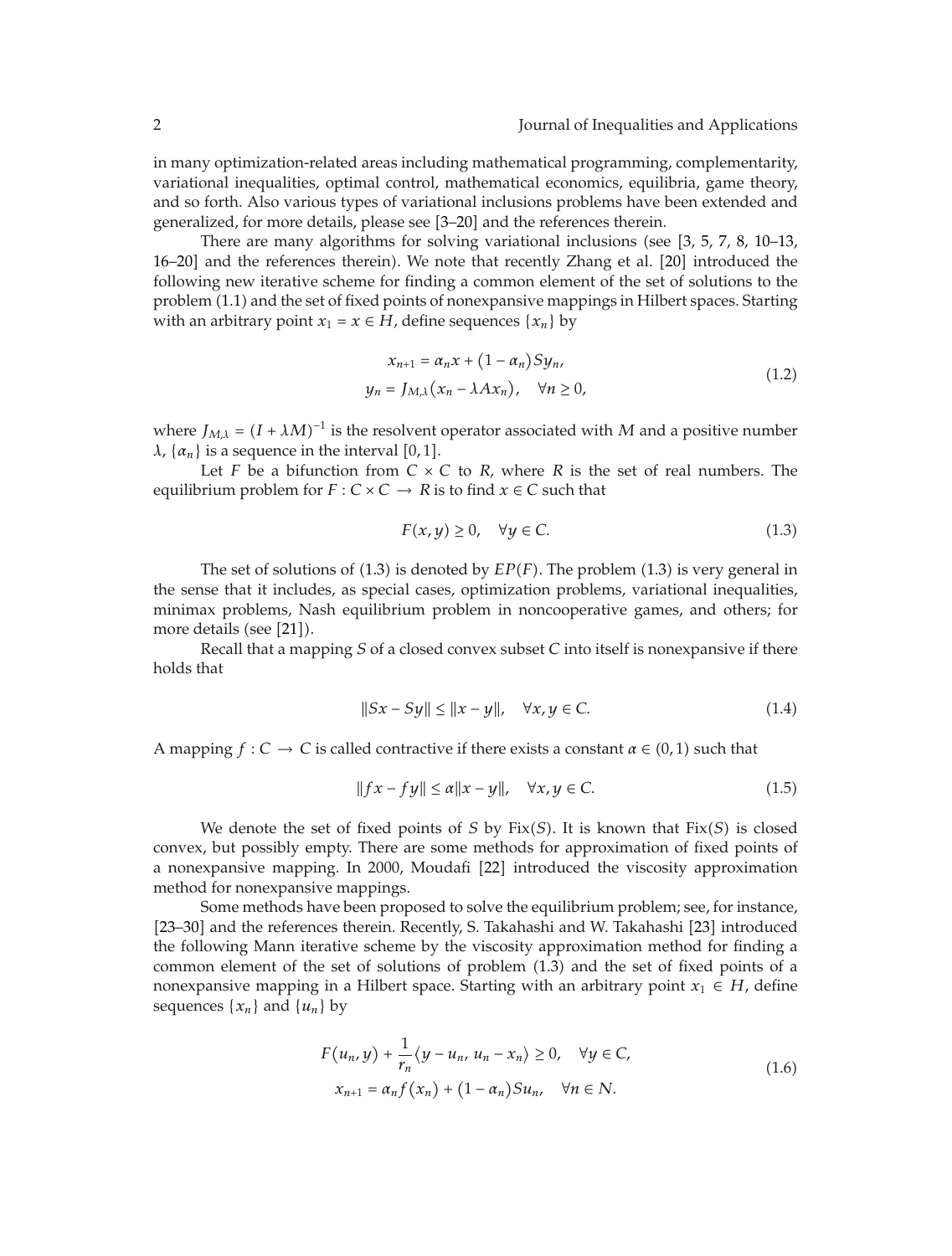They proved that under certain appropriate conditions imposed on  $\{\alpha_n\}$  and  $\{r_n\}$ , the sequences  $\{x_n\}$  and  $\{u_n\}$  generated by (1.6) converge strongly to  $z \in F(S) \cap EP(F)$ , where  $z = P_{\text{max}}(f(z))$  $z = P_{\text{Fix}(S) \cap \text{EP}(F)} f(z).$ <br>The purpose

The purpose of this paper is twofold. On one hand, it is easy to see that the authors in 28–32 introduced some algorithms for finding a common element of the set of solutions of an equilibrium problem, the set of fixed points of a nonexpansive mapping and the set of solutions of a variational inequality. It is natural to raise and to give an answer to the following question: can one construct algorithms for finding a common element of the set of solutions of an equilibrium problem, the set of fixed points of a nonexpansive mapping, and the set of solutions of a variational inclusion? In other words, can we construct algorithms for finding a solution of a mathematical model which consists of an equilibrium problem and a variational inclusion if this mathematical model has a solution? In this paper, we will give a positive answer to this question. By combining the algorithm (1.2) for a variational inclusion problem and the algorithm  $(1.6)$  for an equilibrium problem, we introduce the following iterative scheme by the viscosity approximation method for finding a common element of the set of solutions of the variational inclusion with a set-valued maximal monotone mapping and an inverse strongly monotone mapping, the set of solutions of equilibrium problem and the set of fixed points of a nonexpansive mapping in a Hilbert space. Starting with an arbitrary point  $x_1 \in H$ , define sequences  $\{x_n\}$ ,  $\{y_n\}$ , and  $\{u_n\}$  by

$$
F(u_n, y) + \frac{1}{r_n} \langle y - u_n, u_n - x_n \rangle \ge 0, \quad \forall y \in C,
$$
  

$$
x_{n+1} = \alpha_n f(x_n) + (1 - \alpha_n) S y_n,
$$
  

$$
y_n = J_{M,\lambda} (u_n - \lambda A u_n), \quad \forall n \ge 0,
$$
 (1.7)

where  $\{\alpha_n\} \subset [0,1]$  and  $\{r_n\} \subset (0,\infty)$ .<br>On the other hand, we will sh

On the other hand, we will show that the sequences  $\{x_n\}$ ,  $\{y_n\}$ , and  $\{u_n\}$  generated by (1.7) converge strongly to  $z \in F(S) \cap EP(F) \cap I(A, M)$  if the parameter sequences  $\{a_n\}$ <br>and  $\{r\}$  satisfy appropriate conditions. The results in this paper unity extend, and improve and  $\{r_n\}$  satisfy appropriate conditions. The results in this paper unify, extend, and improve some corresponding results in [20, 23] and the references therein.

#### **2. Preliminaries**

In a real Hilbert space *H*, it is well known that

$$
||\lambda x + (1 - \lambda)y||^2 = \lambda ||x||^2 + (1 - \lambda)||y||^2 - \lambda(1 - \lambda)||x - y||^2
$$
 (2.1)

for all  $x, y \in H$  and  $\lambda \in [0, 1]$ .

For any  $x \in H$ , there exists a unique nearest point in *C*, denoted by  $P_C(x)$ , such that  $\{x \in V : |x - y| \}$  for all  $y \in C$ . The mapping  $P_C$  is called the metric projection of H onto  $||x - P_C(x)|| \le ||x - y||$  for all *y* ∈ *C*. The mapping *P<sub>C</sub>* is called the metric projection of *H* onto *C*. We know that *P<sub>2</sub> x* ∈ *C*. *C*. We know that  $P_C$  is a nonexpansive mapping from *H* onto *C*. It is also known that  $P_Cx \in C$ and

$$
\langle x - P_C(x), P_C(x) - y \rangle \ge 0
$$
\n(2.2)

for all  $x \in H$  and  $y \in C$ .

It is easy to see that (2.2) is equivalent to

$$
||x - y||^2 \ge ||x - P_C(x)||^2 + ||y - P_C(x)||^2
$$
\n(2.3)

for all  $x \in H$  and  $y \in C$ .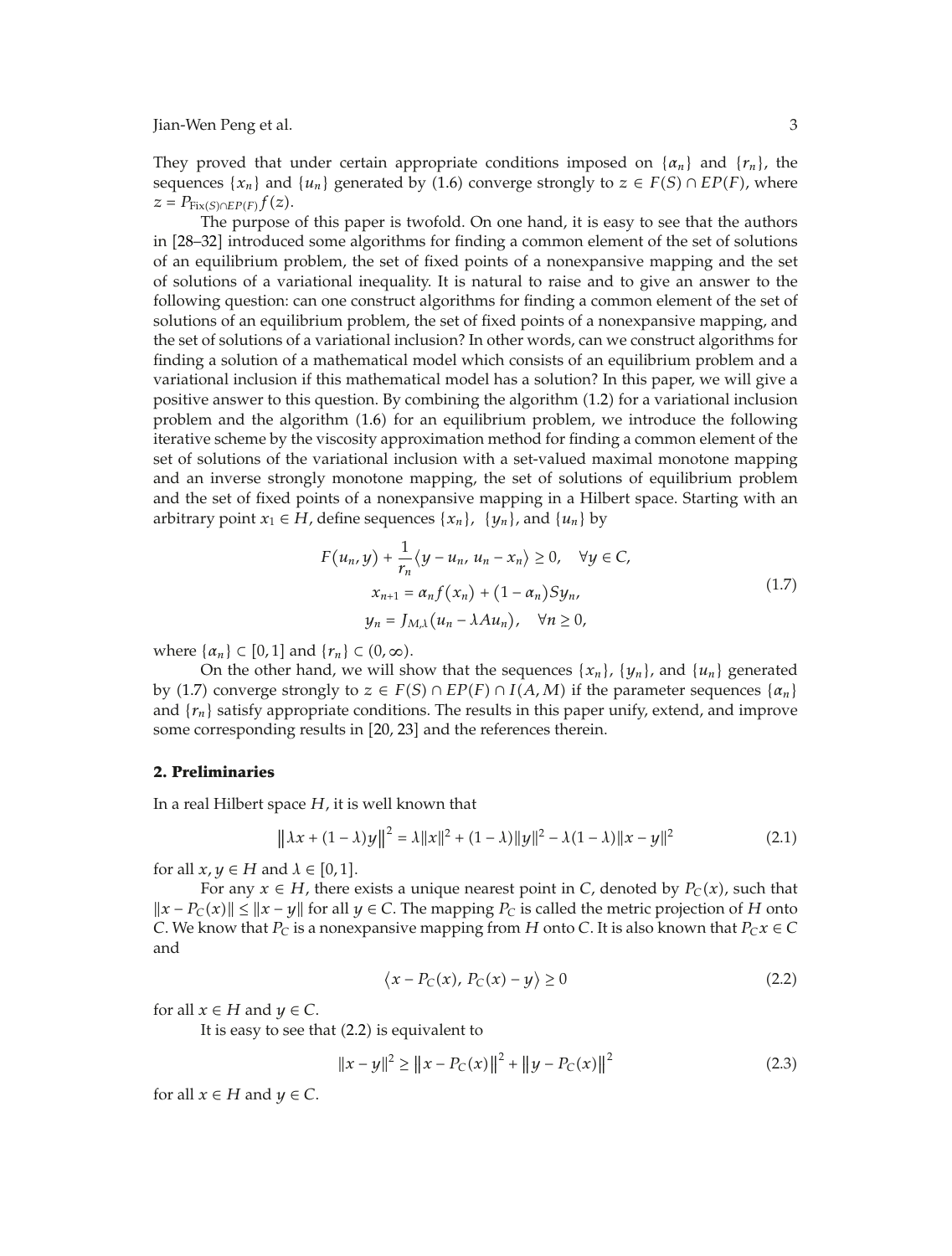Recall that a mapping  $A : H \to H$  is called *α*-inverse strongly monotone, if there exists an  $\alpha > 0$  such that

$$
\langle Ax - Ay, x - y \rangle \ge \alpha \|Ax - Ay\|^2, \quad \forall x, y \in H. \tag{2.4}
$$

Let *I* be the identity mapping on *H*. It is well known that if  $A : H \rightarrow H$  is an  $\alpha$ inverse strongly monotone, then *A* is  $(1/a)$ -Lipschitz continuous and monotone mapping. In addition if  $0 < l < 2\alpha$ , then  $I - l$  4 is a popoyaansive mapping addition, if  $0 < \lambda \leq 2\alpha$ , then  $I - \lambda A$  is a nonexpansive mapping.

Let symbols  $\rightarrow$  and  $\rightarrow$  denote strong and weak convergence, respectively. It is known that *H* satisfies the Opial condition [33], that is, for any sequence { $x_n$ } ⊂ *H* with  $x_n \to x$ , the inequality

$$
\liminf_{n \to \infty} \|x_n - x\| < \liminf_{n \to \infty} \|x_n - y\| \tag{2.5}
$$

holds for every *y*  $\in$  *H* with *x*  $\neq$  *y*. A set-valued mapping *M* : *H*  $\rightarrow$  2<sup>*H*</sup> is called monotone if for all *x*, *y* ∈ *H*, *f* ∈ *Mx*, and *g* ∈ *My* imply  $\langle x - y, f - g \rangle \ge 0$ . A monotone mapping  $M : H \to 2^H$  is maximal if its graph  $G(M) := \{ (f, x) \in H \times H \mid f \in M(x) \}$  of *M* is not properly contained in the graph of any other monotone manning. It is known that a not properly contained in the graph of any other monotone mapping. It is known that a monotone mapping *M* is maximal if and only if for  $(x, f) \in H \times H$ ,  $\langle x - y, f - g \rangle \ge 0$  for  $\alpha$  *axery*  $(u, g) \in C(M)$  implies  $f \in Mx$ every  $(y, g) \in G(M)$  implies  $f \in Mx$ .<br>
Let the set-valued manning *l* 

Let the set-valued mapping  $M : H \rightarrow 2^H$  be maximal monotone. We define the resolvent operator  $J_{M,\lambda}$  associated with *M* and  $\lambda$  as follows:

$$
J_{M,\lambda}(u) = (I + \lambda M)^{-1}(u), \quad u \in H,
$$
\n(2.6)

where  $\lambda$  is a positive number. It is worth mentioning that the resolvent operator  $J_{M,\lambda}$  is singlevalued, nonexpansive, and 1-inverse strongly monotone, (see, e.g., [34]), and that a solution of problem (1.1) is a fixed point of the operator  $J_{M,\lambda}(I - \lambda A)$  for all  $\lambda > 0$  (see, e.g., [35]).<br>For solving the oquilibrium problem, let us assume that the bifunction *F* satisfies

For solving the equilibrium problem, let us assume that the bifunction *F* satisfies the following conditions:

- $(A1)$  *F*(*x*, *x*) = 0 for all *x* ∈ *C*;
- (A2) *F* is monotone, that is,  $F(x, y) + F(y, x) \le 0$  for any  $x, y \in C$ ;
- (A3) for each  $x, y, z \in C$ ,

$$
\lim_{t \downarrow 0} F(tz + (1-t)x, y) \le F(x, y), \tag{2.7}
$$

(A4) for each  $x \in C$ ,  $y \mapsto F(x, y)$  is convex and lower semicontinuous.

We recall some lemmas which will be needed in the rest of this paper.

**Lemma 2.1** (see [21]). Let C be a nonempty closed convex subset of H, let F be a bifunction from  $C \times C$  to B satisfying (41)–(44). Let  $r > 0$  and  $r \in H$ . Then, there exists  $z \in C$  such that  $C \times C$  *to R satisfying* (A1)–(A4). Let  $r > 0$  *and*  $x \in H$ *. Then, there exists*  $z \in C$  *such that* 

$$
F(z, y) + \frac{1}{r} \langle y - z, z - x \rangle \ge 0, \quad \forall y \in C.
$$
 (2.8)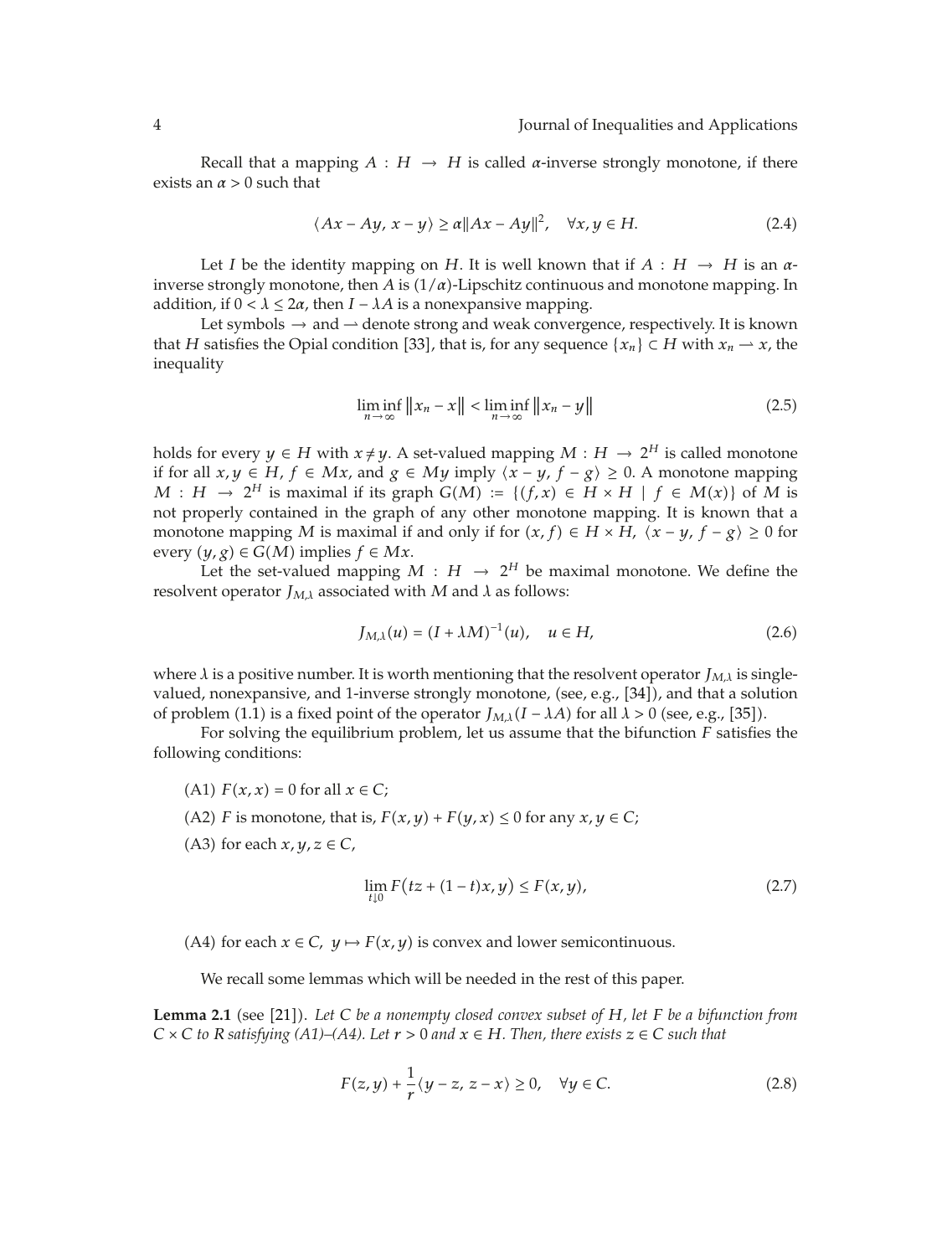**Lemma 2.2** (see [23, 24]). Let C be a nonempty closed convex subset of *H*, let *F* be a bifunction from<br> $C \times C$  to *P* satisfying (A1) (A4) For  $r > 0$  and  $r \in H$  define a manning  $T \cdot H \rightarrow C$  as follower  $C \times C$  *to R satisfying* (A1)–(A4). For  $r > 0$  *and*  $x \in H$ , *define a mapping*  $T_r : H \to C$  *as follows:* 

$$
T_r(x) = \left\{ z \in C : F(z, y) + \frac{1}{r} \langle y - z, z - x \rangle \ge 0, \forall y \in C \right\}
$$
 (2.9)

*for all*  $x \in H$ *. Then, the following statements hold* 

- (1)  $T_r$  *is single-valued;*
- (2)  $T_r$  *is firmly nonexpansive, that is, for any*  $x, y \in H$

$$
||T_r(x) - T_r(y)||^2 \le \langle T_r(x) - T_r(y), x - y \rangle, \tag{2.10}
$$

- (3)  $F(T_r) = EP(F);$
- $(4)$   $EP(F)$  *is closed and convex.*

**Lemma 2.3** (see [34]). Let  $M : H \to 2^H$  be a maximal monotone mapping and  $A : H \to H$  be a functional monotone mapping and  $A : H \to H$  be *a Lipschitz continuous mapping. Then the mapping*  $S = M + A : H \rightarrow 2^H$  *is a maximal monotone mapping.*

*Remark 2.4.* Lemma 2.3 implies that  $I(A, M)$  is closed and convex if  $M : H \to 2^H$  is a maximal monotone manning and  $A : H \to H$  be an inverse strongly monotone manning maximal monotone mapping and  $A : H \to H$  be an inverse strongly monotone mapping.

**Lemma 2.5** (see [36, 37]). Assume that  $\{\alpha_n\}$  is a sequence of nonnegative real numbers such that

$$
\alpha_{n+1} \le (1 - \gamma_n)\alpha_n + \delta_n,\tag{2.11}
$$

 $\omega$ here  $\gamma_n$  is a sequence in (0, 1) and  $\{\delta_n\}$  is a sequence such that

(i) 
$$
\sum_{n=1}^{\infty} \gamma_n = \infty,
$$
  
\n(ii) 
$$
\limsup_{n \to \infty} \frac{\delta_n}{\gamma_n} \le 0 \quad \text{or} \quad \sum_{n=1}^{\infty} |\delta_n| < \infty.
$$
\n(2.12)

*Then,*  $\lim_{n\to\infty} \alpha_n = 0$ .

#### **3. Strong convergence theorem**

In this section, we establish a strong convergence theorem which solves the problem of finding a common element of the set of solutions of variational inclusion, the set of solutions of an equilibrium problem and the set of fixed points of a nonexpansive mapping in Hilbert space.

**Theorem 3.1.** Let C be a nonempty closed convex subset of H. Let F be a bifunction from  $C \times C$  to *R* satisfying (A1)–(A4) and let *S* be a nonexpansive mapping of *C* into *H*. Let  $A : H \rightarrow H$  be an *α-inverse strongly monotone mapping,*  $M : H \to 2^H$  *be a maximal monotone mapping such that*  $\Omega = \text{Fix}(S) \cap \overline{EP}(F) \cap I(A,M) \neq \varnothing$ , and let  $f : H \to H$  be a contraction mapping with a constant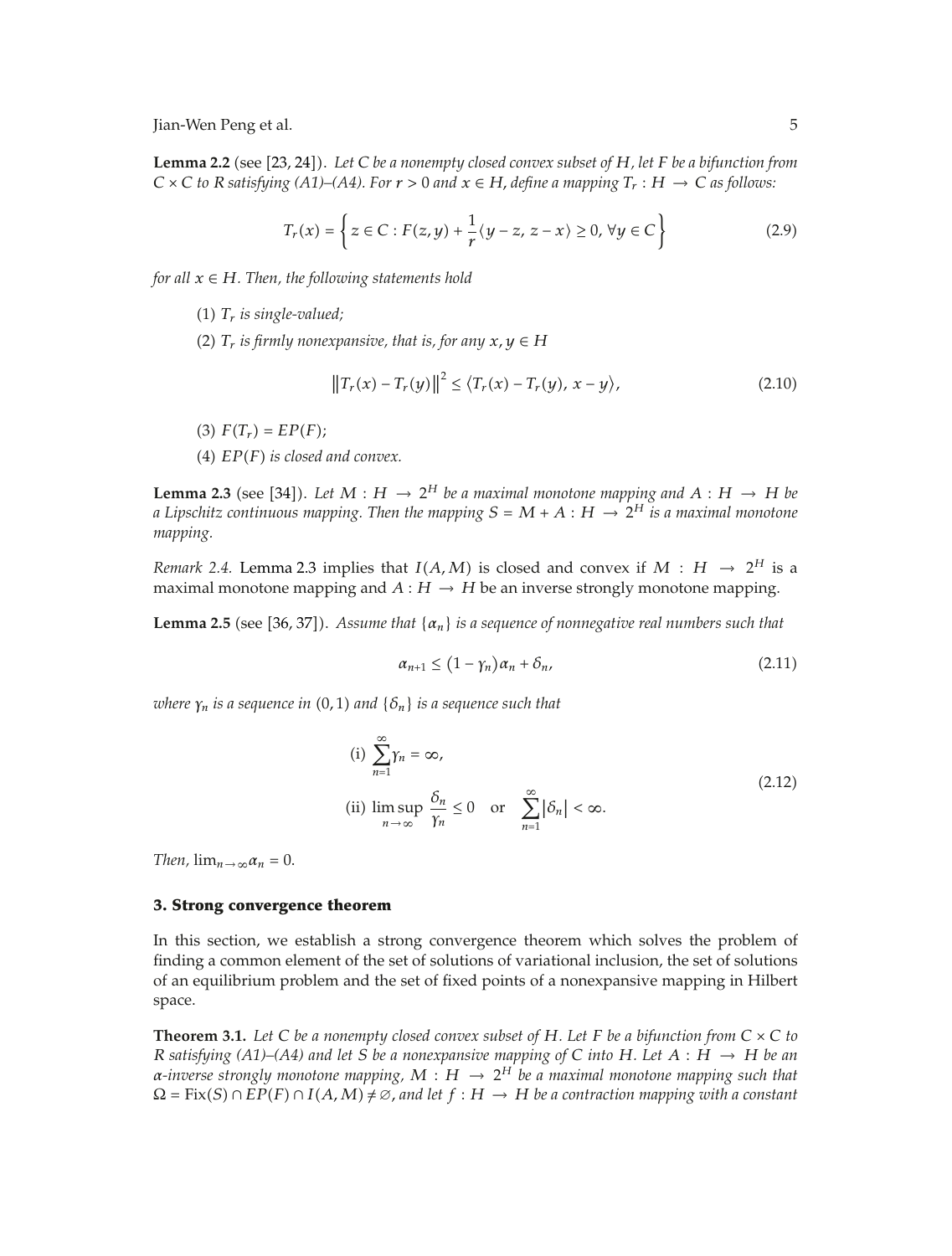### 6 Journal of Inequalities and Applications

 $\xi \in (0,1)$ . Let  $x_1$  *be an arbitrary point in*  $H$ *,*  $\{x_n\}$ *,*  $\{u_n\}$ *, and*  $\{y_n\}$  *be sequences generated by*<br>*algorithm* (1.7) If  $\{x_n\} \subset [0,1]$  and  $\{x_n\} \subset (0,\infty)$  satisfies the following conditions:  $algorithms(1.7)$ . If  $\{\alpha_n\} \subset [0,1]$  and  $\{r_n\} \subset (0,\infty)$  satisfy the following conditions:

$$
\lim_{n \to \infty} \alpha_n = 0, \qquad \sum_{n=1}^{\infty} \alpha_n = \infty, \qquad \sum_{n=1}^{\infty} |\alpha_{n+1} - \alpha_n| < \infty,
$$
\n
$$
\lim_{n \to \infty} \inf r_n > 0, \qquad \sum_{n=1}^{\infty} |r_{n+1} - r_n| < \infty. \tag{3.1}
$$

*Then,*  $\{x_n\}$ *,*  $\{y_n\}$ *, and*  $\{u_n\}$  *converge strongly to*  $z \in \Omega$ *, where*  $z = P_{\Omega} f(z)$ *.* 

*Proof.* We show that *P*<sub>Ω</sub>*f* is a contraction mapping. In fact, we have

$$
||P_{\Omega}f(x) - P_{\Omega}f(y)|| \le ||f(x) - f(y)|| \le \xi ||x - y|| \tag{3.2}
$$

for any  $x, y \in H$ . Since *H* is complete, there exists a unique element  $z \in H$  such that  $z =$  $P_{\Omega}f(z)$ . Let  $v \in \Omega$ . Then, from  $u_n = T_{r_n}x_n$ , we have

$$
||u_n - v|| = ||T_{r_n} x_n - T_{r_n} v|| \le ||x_n - v||,
$$
\n(3.3)

for all  $n \in N$ . It is easy to see that  $v = J_{M,\lambda}(v - \lambda Av)$ . As  $I - \lambda A$  is nonexpansive, we have

$$
||y_n - v|| = ||J_{M,\lambda}(u_n - \lambda Au_n) - J_{M,\lambda}(v - \lambda Av)||
$$
  
\n
$$
\leq ||(u_n - \lambda Au_n) - (v - \lambda Av)||
$$
  
\n
$$
\leq ||u_n - v||
$$
  
\n
$$
\leq ||x_n - v||,
$$
\n(3.4)

for all  $n \in N$ . It follows from  $(1.7)$  and  $(3.4)$  that

$$
||x_{n+1} - v|| = ||a_n f(x_n) + (1 - a_n)Sy_n - v||
$$
  
\n
$$
= ||a_n (f(x_n) - v) + (1 - a_n) (Sy_n - v) ||
$$
  
\n
$$
\le a_n ||f(x_n) - v|| + (1 - a_n) ||Sy_n - v||
$$
  
\n
$$
\le a_n (||f(x_n) - f(v)|| + ||f(v) - v||) + (1 - a_n) ||y_n - v||
$$
  
\n
$$
\le a_n \xi ||x_n - v|| + a_n ||f(v) - v|| + (1 - a_n) ||x_n - v||
$$
  
\n
$$
= [1 - a_n (1 - \xi)] ||x_n - v|| + a_n (1 - \xi) \frac{1}{1 - \xi} ||f(v) - v||
$$
  
\n
$$
\le max \{ ||x_n - v||; \frac{1}{1 - \xi} ||f(v) - v|| \}
$$
  
\n
$$
\le ...
$$
  
\n
$$
\le max \{ ||x_1 - v||; \frac{1}{1 - \xi} ||f(v) - v|| \}
$$
 (3.5)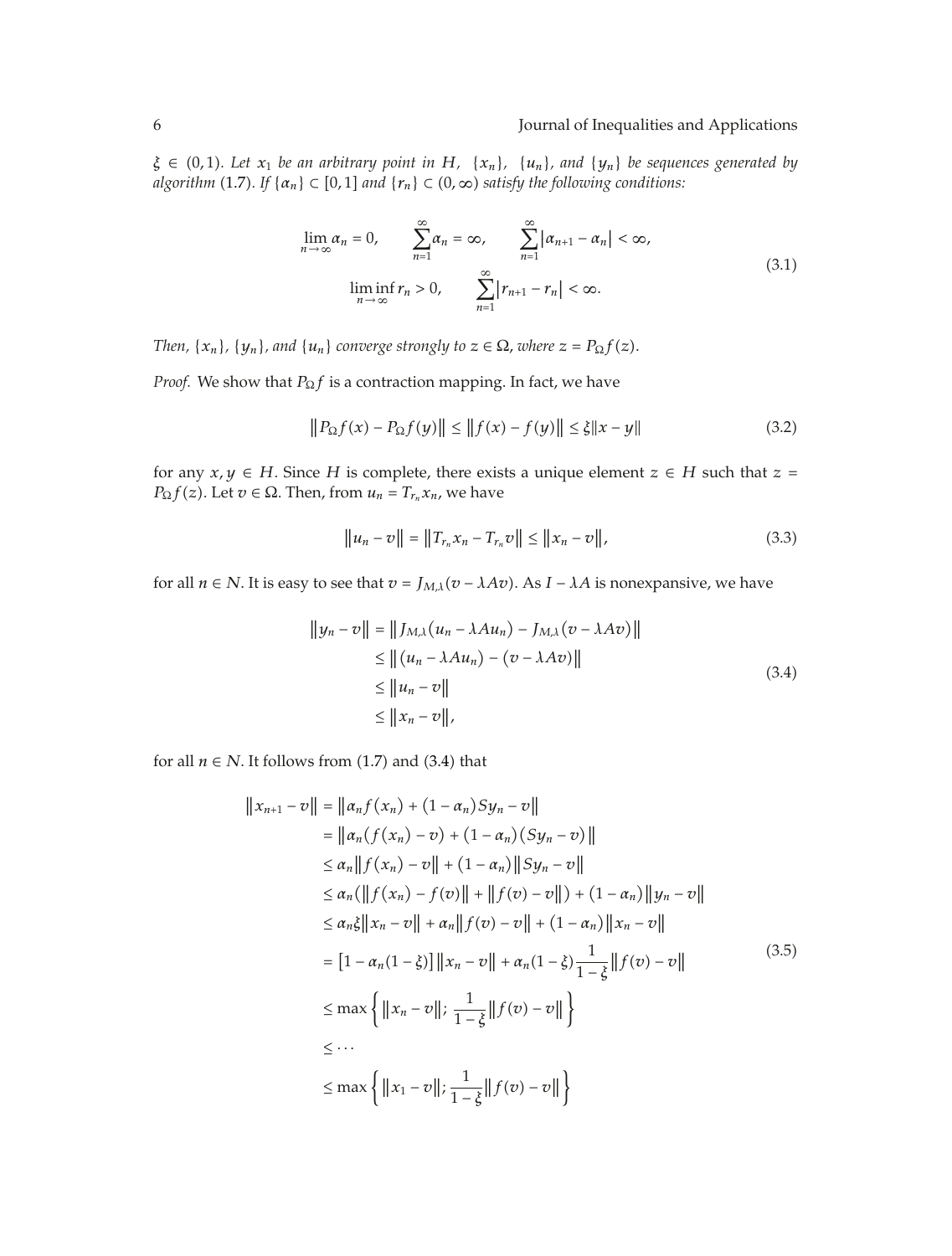for all  $n \ge 1$ . This implies that  $\{x_n\}$  is bounded. From which it follows that  $\{u_n\}$ ,  $\{y_n\}$ ,  $\{f(x_n)\}$ ,  $\{f(x_n)\}$ ,  $\{f(x_n)\}$  $\{Sy_n\}$ , and  $\{Au_n\}$  are also bounded. Next, we show that  $\lim_{n\to\infty}||x_{n+1}-x_n|| = 0$ . In fact, since  $I = \lambda A$  is nonovoancing we have *I* <sup>−</sup> *λA* is nonexpansive, we have

$$
||y_{n+1} - y_n|| = ||J_{M,\lambda}(u_{n+1} - \lambda A u_{n+1}) - J_{M,\lambda}(u_n - \lambda A u_n)||
$$
  
\n
$$
\leq ||u_{n+1} - \lambda A u_{n+1} - (u_n - \lambda A u_n)||
$$
  
\n
$$
\leq ||u_{n+1} - u_n||.
$$
\n(3.6)

It follows from  $(1.7)$  and  $(3.6)$  that

$$
||x_{n+1} - x_n|| = ||\alpha_n f(x_n) + (1 - \alpha_n)Sy_n - \alpha_{n-1} f(x_{n-1}) - (1 - \alpha_{n-1})Sy_{n-1}||
$$
  
\n
$$
= ||\alpha_n f(x_n) - \alpha_n f(x_{n-1}) + \alpha_n f(x_{n-1}) - \alpha_{n-1} f(x_{n-1})
$$
  
\n
$$
+ (1 - \alpha_n)Sy_n - (1 - \alpha_n)Sy_{n-1} + (1 - \alpha_n)Sy_{n-1} - (1 - \alpha_{n-1})Sy_{n-1}||
$$
  
\n
$$
\leq \alpha_n \xi ||x_n - x_{n-1}|| + K |\alpha_n - \alpha_{n-1}| + (1 - \alpha_n) ||Sy_n - Sy_{n-1}||
$$
  
\n
$$
\leq \alpha_n \xi ||x_n - x_{n-1}|| + K |\alpha_n - \alpha_{n-1}| + (1 - \alpha_n) ||y_n - y_{n-1}||
$$
  
\n
$$
\leq \alpha_n \xi ||x_n - x_{n-1}|| + K |\alpha_n - \alpha_{n-1}| + (1 - \alpha_n) ||u_n - u_{n-1}||,
$$

where  $K = \sup\{\|f(x_n)\| + \|Sy_n\|, n \ge 1\}.$ <br>On the other hand, from  $y_n = T$ . *Syn*-

On the other hand, from  $u_n = T_{r_n} x_n$  and  $u_{n+1} = T_{r_{n+1}} x_{n+1}$ , we have

$$
F(u_n, y) + \frac{1}{r_n} \langle y - u_n, u_n - x_n \rangle \ge 0 \quad \forall y \in C,
$$
\n(3.8)

$$
F(u_{n+1}, y) + \frac{1}{r_{n+1}} \langle y - u_{n+1}, u_{n+1} - x_{n+1} \rangle \ge 0 \quad \forall y \in C.
$$
 (3.9)

Putting  $y = u_{n+1}$  in (3.8) and  $y = u_n$  in (3.9), we have

$$
F(u_n, u_{n+1}) + \frac{1}{r_n} \langle u_{n+1} - u_n, u_n - x_n \rangle \ge 0,
$$
  

$$
F(u_{n+1}, u_n) + \frac{1}{r_{n+1}} \langle u_n - u_{n+1}, u_{n+1} - x_{n+1} \rangle \ge 0.
$$
 (3.10)

It follows from the monotonicity of *F* that

$$
\left\langle u_{n+1} - u_n, \, \frac{u_n - x_n}{r_n} - \frac{u_{n+1} - x_{n+1}}{r_{n+1}} \right\rangle \ge 0. \tag{3.11}
$$

Thus,

$$
\left\langle u_{n+1} - u_n, u_n - u_{n+1} + u_{n+1} - x_n - \frac{r_n}{r_{n+1}} (u_{n+1} - x_{n+1}) \right\rangle \ge 0. \tag{3.12}
$$

Without loss of generality, let us assume that there exists a real number *b* such that  $r_n > b > 0$ for all  $n \in N$ . Then, we have

$$
||u_{n+1} - u_n||^2 \le \left\langle u_{n+1} - u_n, x_{n+1} - x_n + \left(1 - \frac{r_n}{r_{n+1}}\right) (u_{n+1} - x_{n+1}) \right\rangle
$$
  
 
$$
\le ||u_{n+1} - u_n|| \left\{ ||x_{n+1} - x_n|| + \left|1 - \frac{r_n}{r_{n+1}}\right| ||u_{n+1} - x_{n+1}|| \right\}.
$$
 (3.13)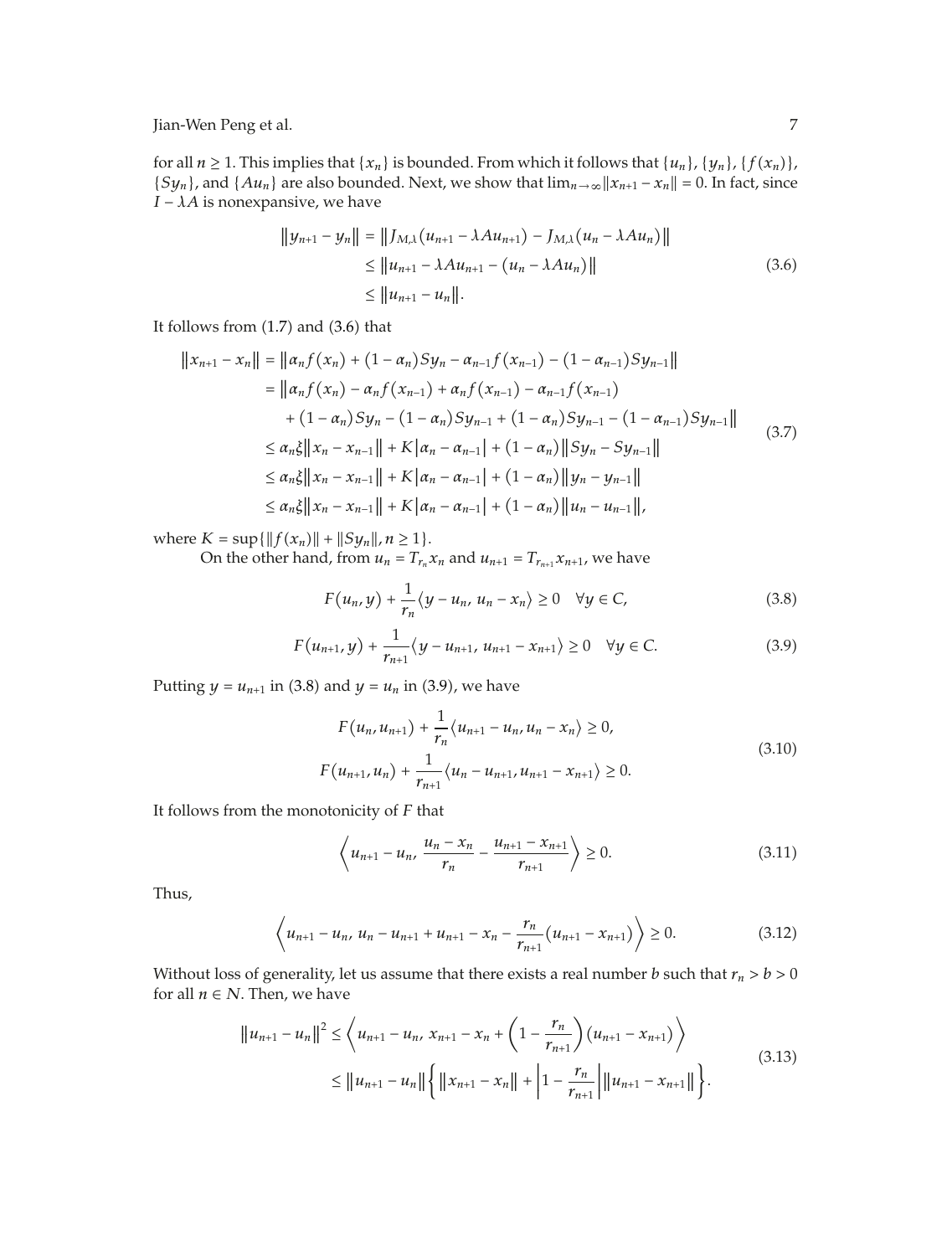It follows that

$$
||u_{n+1} - u_n|| \le ||x_{n+1} - x_n|| + \frac{1}{r_{n+1}} |r_{n+1} - r_n|| ||u_{n+1} - x_{n+1}||
$$
  
\n
$$
\le ||x_{n+1} - x_n|| + \frac{L}{b} |r_{n+1} - r_n|,
$$
\n(3.14)

where  $L = \sup\{\|u_n - x_n\| : n \in N\}$ . From (3.7) and (3.14), we have

$$
||x_{n+1} - x_n|| \le \alpha_n \xi ||x_n - x_{n-1}|| + K|\alpha_n - \alpha_{n-1}| + (1 - \alpha_n) ||x_n - x_{n-1}|| + (1 - \alpha_n) \frac{L}{b} |r_n - r_{n-1}|
$$
  

$$
\le (1 - \alpha_n (1 - \xi)) ||x_n - x_{n-1}|| + K|\alpha_n - \alpha_{n-1}| + \frac{L}{b} |r_n - r_{n-1}|.
$$
\n(3.15)

It follows from Lemma 2.5 that

$$
\lim_{n \to \infty} ||x_{n+1} - x_n|| = 0.
$$
\n(3.16)

From (3.14) and  $|r_{n+1} - r_n| \to 0$ , we have

$$
\lim_{n \to \infty} ||u_{n+1} - u_n|| = 0. \tag{3.17}
$$

It follows from  $(3.6)$  that

$$
\lim_{n \to \infty} ||y_{n+1} - y_n|| = 0.
$$
\n(3.18)

Since  $x_n = a_{n-1} f(x_{n-1}) + (1 - a_{n-1}) S y_{n-1}$ , we have

$$
||x_n - Sy_n|| \le ||x_n - Sy_{n-1}|| + ||Sy_{n-1} - Sy_n||
$$
  
\n
$$
\le \alpha_{n-1} ||f(x_{n-1}) - Sy_{n-1}|| + ||y_{n-1} - y_n||.
$$
\n(3.19)

It follows from  $\alpha_n \to 0$  that  $||x_n - Sy_n|| \to 0$ .<br>Now we prove that for any given  $n \in \mathbb{Z}$ . Now we prove that for any given  $v \in \Omega$ ,

$$
||Au_n - Av|| \longrightarrow 0. \tag{3.20}
$$

In fact, for  $v \in \Omega$ , we have

$$
\|u_n - v\|^2 = \|T_{r_n} x_n - T_{r_n} v\|^2
$$
  
\n
$$
\leq \langle T_{r_n} x_n - T_{r_n} v, x_n - v \rangle
$$
  
\n
$$
= \langle u_n - v, x_n - v \rangle
$$
  
\n
$$
= \frac{1}{2} (\|u_n - v\|^2 + \|x_n - v\|^2 - \|x_n - u_n\|^2),
$$
\n(3.21)

and hence,

$$
||u_n - v||^2 \le ||x_n - v||^2 - ||x_n - u_n||^2.
$$
 (3.22)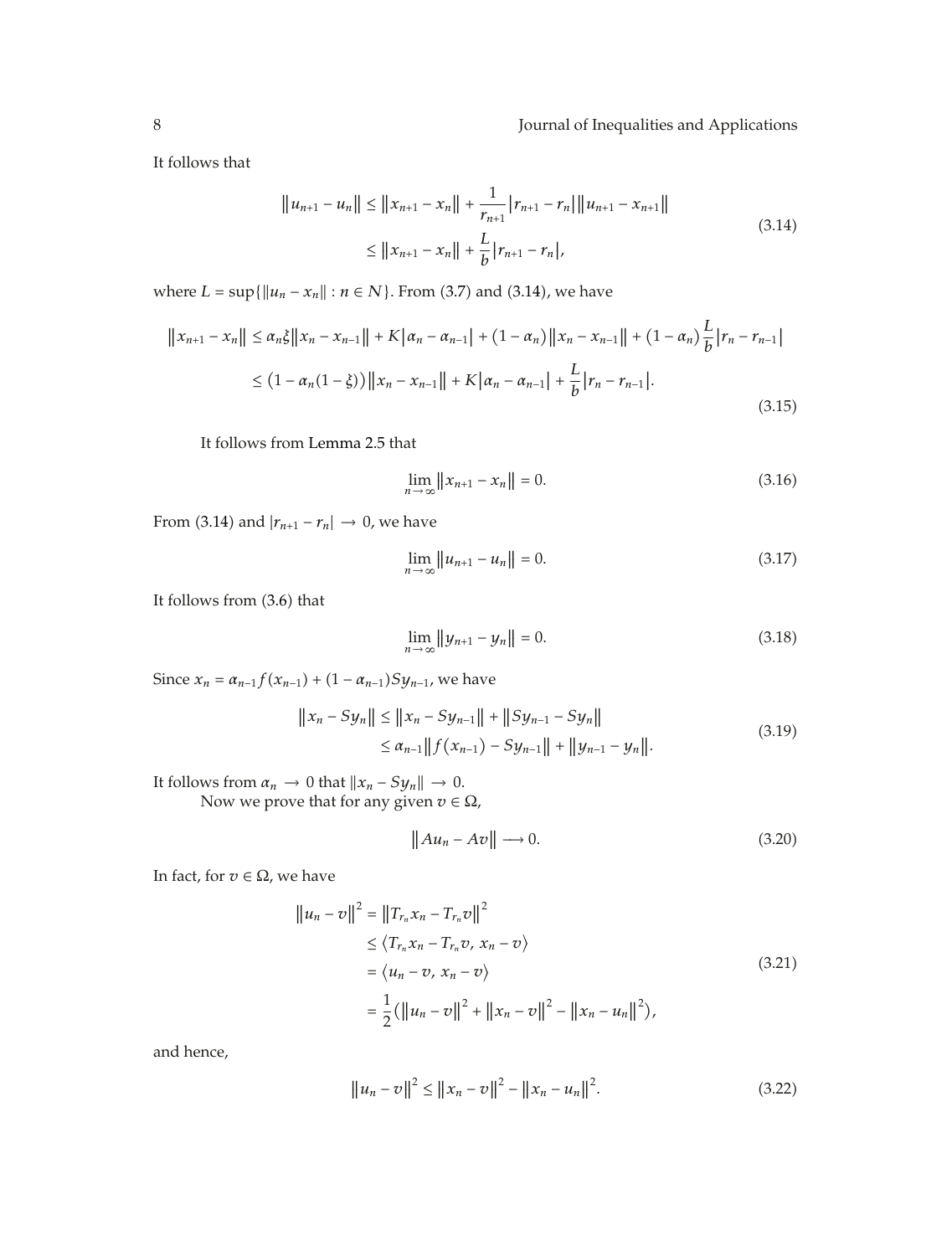It follows from (1.7), (3.4), and (3.22) that

$$
||x_{n+1} - v||^{2} = ||\alpha_{n}f(x_{n}) + (1 - \alpha_{n})Sy_{n} - v||^{2}
$$
  
\n
$$
\leq \alpha_{n} ||f(x_{n}) - v||^{2} + (1 - \alpha_{n}) ||Sy_{n} - v||^{2}
$$
  
\n
$$
\leq \alpha_{n} ||f(x_{n}) - v||^{2} + (1 - \alpha_{n}) ||y_{n} - v||^{2}
$$
  
\n
$$
\leq \alpha_{n} ||f(x_{n}) - v||^{2} + (1 - \alpha_{n}) ||x_{n} - v||^{2} - ||x_{n} - u_{n}||^{2}
$$
  
\n
$$
\leq \alpha_{n} ||f(x_{n}) - v||^{2} + ||x_{n} - v||^{2} - (1 - \alpha_{n}) ||x_{n} - u_{n}||^{2}.
$$
  
\n(3.23)

Thus, we have

$$
(1 - \alpha_n) \|x_n - u_n\|^2 \le \alpha_n \|f(x_n) - v\|^2 + \|x_n - v\|^2 - \|x_{n+1} - v\|^2
$$
  

$$
\le \alpha_n \|f(x_n) - v\|^2 + \|x_n - x_{n+1}\| (\|x_n - v\| + \|x_{n+1} - v\|).
$$
 (3.24)

Since  $\alpha_n \to 0$ ,  $||x_n - x_{n+1}|| \to 0$ , and  $\{x_n\}$  is bounded, we have  $||x_n - u_n|| \to 0$ . From  $||u_n - x_{n+1}|| \to 0$  $||x_n - x_n|| + ||x_n - x_{n+1}||$ , we get  $||u_n - x_{n+1}|| \to 0$ .<br>
Founding (3.23), the person propriation as of  $L_{k+1}$ , and

Equation (3.23), the nonexpansiveness of  $J_{M,\lambda}$ , and the inverse strongly monotonicity<br>and that of *A* imply that

$$
||x_{n+1} - v||^2 \le \alpha_n ||f(x_n) - v||^2 + (1 - \alpha_n) ||y_n - v||^2
$$
  
\n
$$
\le \alpha_n ||f(x_n) - v||^2 + (1 - \alpha_n) ||u_n - \lambda Au_n - (v - \lambda Av)||^2
$$
  
\n
$$
\le \alpha_n ||f(x_n) - v||^2 + (1 - \alpha_n) {||u_n - v||^2 + \lambda (\lambda - 2\alpha) ||Au_n - Av||^2}
$$
  
\n
$$
\le \alpha_n ||f(x_n) - v||^2 + ||u_n - v||^2 + (1 - \alpha_n) \lambda (\lambda - 2\alpha) ||Au_n - Av||^2.
$$
 (3.25)

Thus, we have

$$
(1 - \alpha_n)\lambda(\lambda - 2\alpha) \|Au_n - Av\|^2 \le \alpha_n \|f(x_n) - v\|^2 + (\|u_n - v\|^2 - \|x_{n+1} - v\|^2)
$$
  

$$
\le \alpha_n \|f(x_n) - v\|^2 + (\|u_n - x_{n+1}\|) (\|u_n - v\| + \|x_{n+1} - v\|).
$$
  
(3.26)

Since  $\alpha_n \to 0$ ,  $||u_n - x_{n+1}|| \to 0$ ,  $\{u_n\}$  and  $\{x_n\}$  are bounded, we have

$$
||Au_n - Av|| \longrightarrow 0. \tag{3.27}
$$

Next, we show that  $||Sy_n - y_n|| \to 0$ . Indeed, for any  $v \in \Omega$ ,

$$
\|y_n - v\|^2 = \|J_{M,\lambda}(u_n - \lambda Au_n) - J_{M,\lambda}(v - \lambda Av)\|^2
$$
  
\n
$$
\leq \langle u_n - \lambda Au_n - (v - \lambda Av), y_n - v \rangle
$$
  
\n
$$
= \frac{1}{2} \{ \|u_n - \lambda Au_n - (v - \lambda Av)\|^2 + \|y_n - v\|^2 - \|u_n - \lambda Au_n - (v - \lambda Av) - (y_n - v)\|^2 \}
$$
  
\n
$$
\leq \frac{1}{2} \{ \|u_n - v\|^2 + \|y_n - v\|^2 - \|u_n - y_n - \lambda (Au_n - Av)\|^2 \}
$$
  
\n
$$
= \frac{1}{2} \{ \|u_n - v\|^2 + \|y_n - v\|^2 - \|u_n - y_n\|^2 + 2\lambda \langle u_n - y_n, Au_n - Av \rangle - \lambda^2 \|Au_n - Av\|^2 \}.
$$
  
\n(3.28)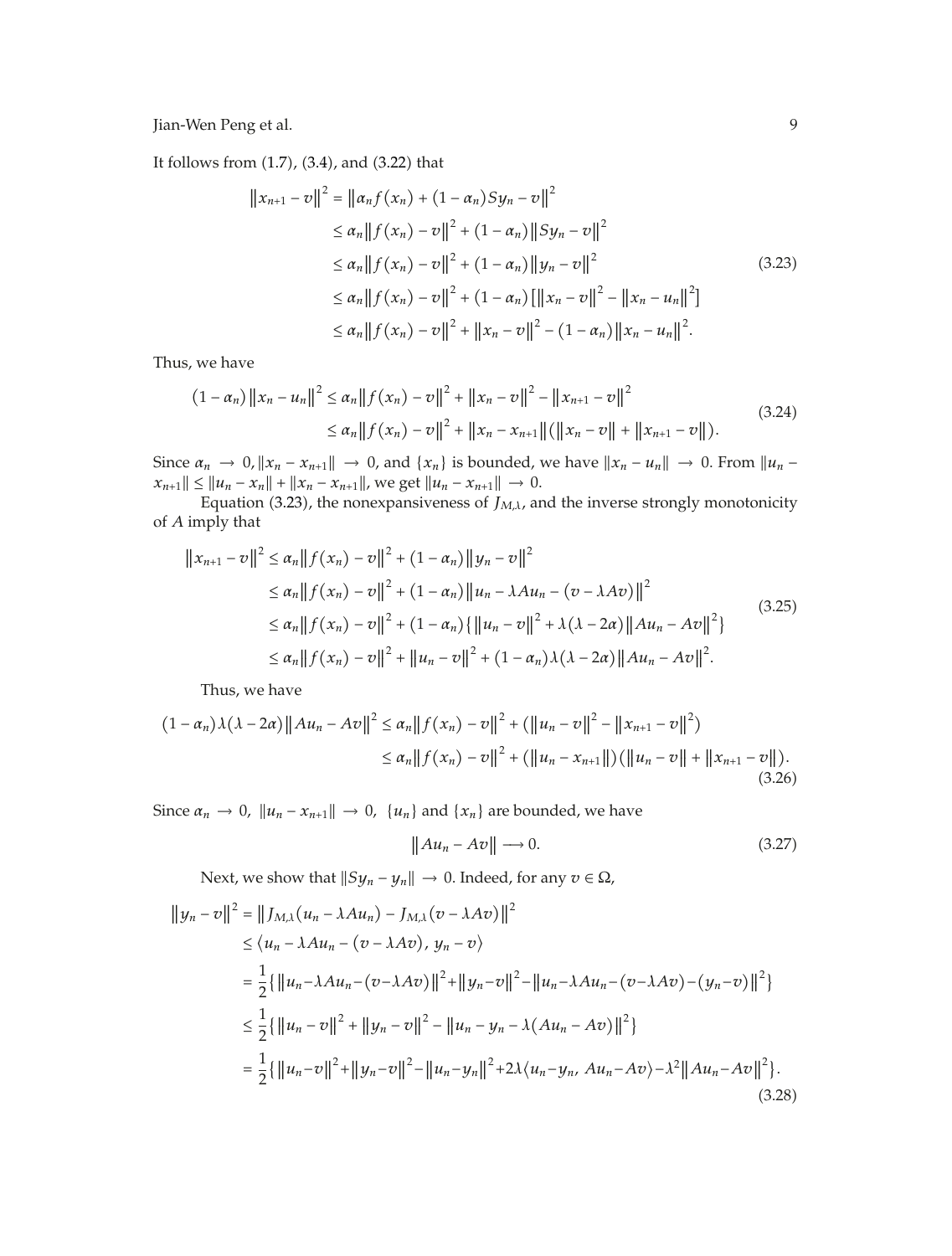Thus, we have

$$
||y_n - v||^2 \le ||u_n - v||^2 - ||u_n - y_n||^2 + 2\lambda \langle u_n - y_n, Au_n - Av \rangle - \lambda^2 ||Au_n - Av||^2. \tag{3.29}
$$

As the function  $\lVert \cdot \rVert^2$  is convex, by (3.29) and (3.23), we have

$$
||x_{n+1} - v||^{2} \le \alpha_{n} ||f(x_{n}) - v||^{2} + (1 - \alpha_{n}) ||y_{n} - v||^{2}
$$
  
\n
$$
\le \alpha_{n} ||f(x_{n}) - v||^{2} + (1 - \alpha_{n})
$$
  
\n
$$
\times {||u_{n} - v||^{2} - ||u_{n} - y_{n}||^{2} + 2\lambda \langle u_{n} - y_{n}, Au_{n} - Av \rangle - \lambda^{2} ||Au_{n} - Av||^{2}}.
$$
\n(3.30)

Thus, we get

$$
(1 - \alpha_n) \|u_n - y_n\|^2 \le \alpha_n \|f(x_n) - v\|^2 + (\|u_n - v\|^2 - \|x_{n+1} - v\|^2)
$$
  
+ 2(1 - \alpha\_n)\lambda\langle u\_n - y\_n, Au\_n - Av \rangle - (1 - \alpha\_n)\lambda^2 \|Au\_n - Av\|^2  

$$
\le \alpha_n \|f(x_n) - v\|^2 + (\|u_n - x_{n+1}\|) (\|u_n - v\| - \|x_{n+1} - v\|)
$$
  
+ 2(1 - \alpha\_n)\lambda\langle u\_n - y\_n, Au\_n - Av \rangle - (1 - \alpha\_n)\lambda^2 \|Au\_n - Av\|^2. (3.31)

Since  $\alpha_n \to 0$ ,  $||Au_n - Av|| \to 0$ , and  $||u_n - x_{n+1}|| \to 0$ , we have  $||u_n - y_n|| \to 0$ . From the triangle inequality  $||x_n - y_n|| = ||x_n - u_n|| + ||u_n - y_n||$ , we deduce that  $||x_n - y_n|| \to 0$ . It then<br>follows from the inequality  $||S_{11} - u|| \le ||S_{11} - x|| + ||x - u|| + ||u - u||$  that  $||S_{11} - u|| \to 0$ follows from the inequality  $||Sy_n - y_n|| \le ||Sy_n - x_n|| + ||x_n - u_n|| + ||u_n - y_n||$  that  $||Sy_n - y_n|| \to 0$ . Next, we show that

$$
\limsup_{n \to \infty} \langle f(z) - z, x_n - z \rangle \le 0,
$$
\n(3.32)

where  $z = P_{\Omega} f(z)$ . To show this inequality, we choose a subsequence  $\{x_{n_i}\}\$  of  $\{x_n\}$  such that

$$
\lim_{n_i \to \infty} \langle f(z) - z, x_{n_i} - z \rangle = \limsup_{n \to \infty} \langle f(z) - z, x_n - z \rangle.
$$
 (3.33)

Since  $\{u_{n_i}\}\$  is bounded, there exists a subsequence  $\{u_{n_{ij}}\}\$  of  $\{u_{n_i}\}\$  which converges weakly to *w*. Without loss of generality, we can assume that  $\{u_{n_i}\} \to w$ . From  $\|u_n - y_n\| \to 0$ , we also obtain that  $u_{n_i} \to w$ . Since  $\{u_{n_i}\} \subset C$  and  $C$  is closed and convex we obtain  $w \in C$ . we also obtain that  $y_{n_i} \to w$ . Since  $\{u_{n_i}\} \subset C$  and *C* is closed and convex, we obtain  $w \in C$ .<br>Let us show  $w \in EP(F)$ . By  $u_i = T_i x$ , we have

Let us show  $w \in EP(F)$ . By  $u_n = T_{r_n}x_n$ , we have

$$
F(u_n, y) + \frac{1}{r_n} \langle y - u_n, u_n - x_n \rangle \ge 0, \quad \forall y \in C.
$$
 (3.34)

From (A2), we also have

$$
\frac{1}{r_n} \langle y - u_n, u_n - x_n \rangle \ge F(y, u_n), \tag{3.35}
$$

and hence,

$$
\left\langle y - u_{n_i}, \frac{u_{n_i} - x_{n_i}}{r_{n_i}} \right\rangle \ge F(y, u_{n_i}). \tag{3.36}
$$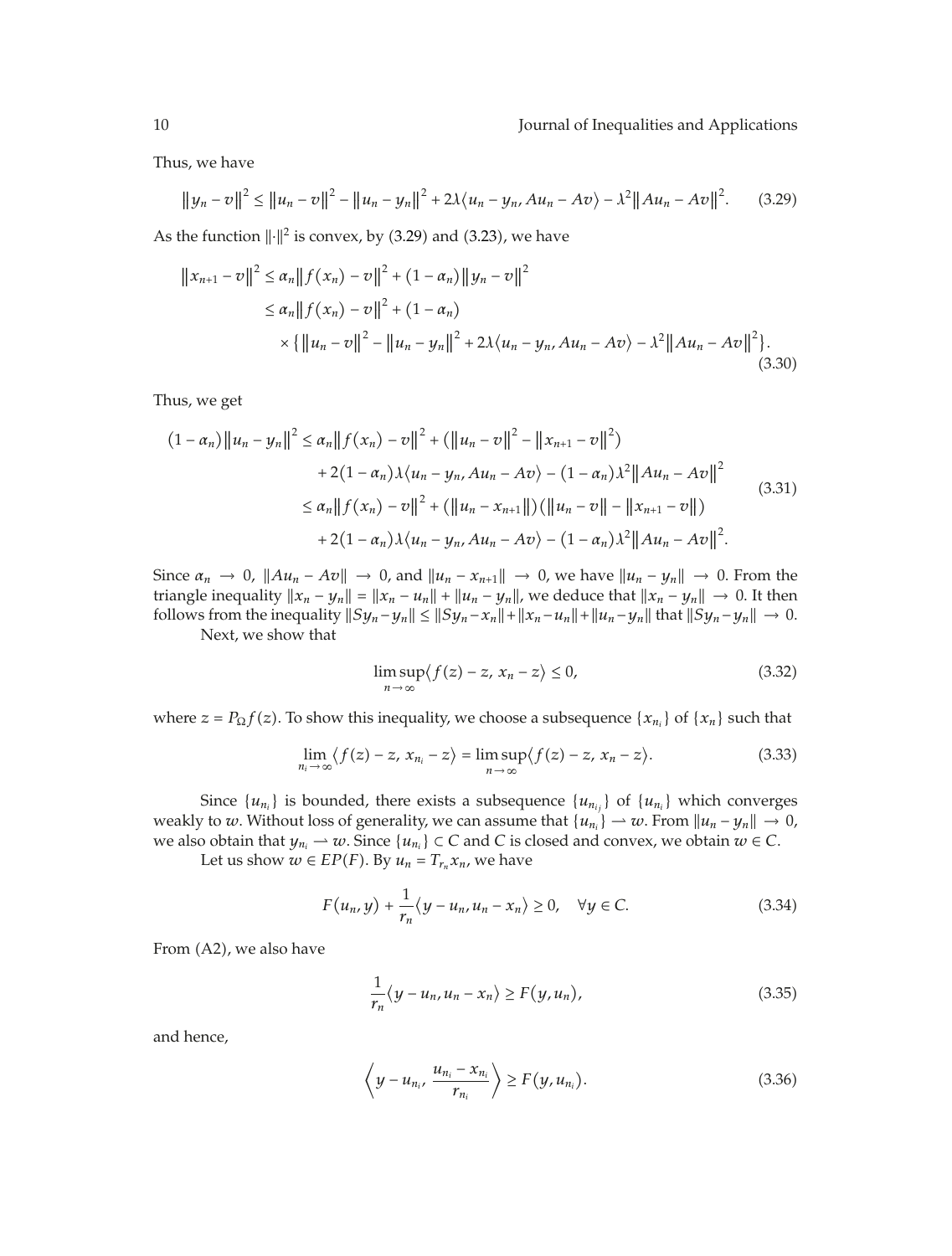Since  $(u_{n_i} - x_{n_i})/r_{n_i} \to 0$  and  $u_{n_i} \to w$ , from (A4), we have

$$
F(y, w) \le 0, \quad \forall y \in C. \tag{3.37}
$$

For *t* with  $0 < t \le 1$  and  $y \in C$ , let  $y_t = ty + (1-t)w$ . Since,  $y \in C$  and  $w \in C$ , we obtain  $y_t \in C$  and hence,  $F(y, sy) \le 0$ . So we have and hence,  $F(y_t, w) \leq 0$ . So we have

$$
0 = F(y_t, y_t) \le tF(y_t, y) + (1 - t)F(y_t, w) \le tF(y_t, y). \tag{3.38}
$$

Dividing by *t*, we get

$$
F(y_t, y) \ge 0. \tag{3.39}
$$

Letting  $t \to 0$  and from (A3), we get

$$
F(w, y) \ge 0\tag{3.40}
$$

for all  $y \in C$  and hence  $w \in EP(F)$ .<br>*We post show that*  $w \in Fix$ 

We next show that  $w \in Fix(S)$ . Assume  $w \notin Fix(S)$ . Since  $y_{n_i} \to w$  and  $w \neq Sw$ , from ial theorem [33] we have the Opial theorem [33] we have

$$
\liminf_{i \to \infty} \|y_{n_i} - w\| < \liminf_{i \to \infty} \|y_{n_i} - Sw\| \\
\leq \liminf_{i \to \infty} \{ \|y_{n_i} - Sy_{n_i}\| + \|Sy_{n_i} - Sw\| \} \\
\leq \liminf_{i \to \infty} \|y_{n_i} - w\|.
$$
\n(3.41)

This is a contradiction. So, we get  $w \in Fix(S)$ .<br>*We now show that*  $w \in I(A, M)$  In fa

We now show that  $w \in I(A, M)$ . In fact, since *A* is an *α*-inverse strongly monotone,<br>a  $(1/a)$ -I inschitz continuous monotone manning and  $D(A) = H$ . It follows from *A* is an  $(1/a)$ -Lipschitz continuous monotone mapping and  $D(A) = H$ . It follows from  $I$  or  $m = 2.3$  that  $M + A$  is maximal monotone. Let  $(n, \alpha) \in C(M + A)$  that is  $\alpha - An \in M(n)$ . Lemma 2.3 that  $M + A$  is maximal monotone. Let  $(p, g) \in G(M + A)$ , that is,  $g - Ap \in M(p)$ .<br>Again since  $y = J_{\text{ext}}(y)$ ,  $M(y)$ ,  $M(y) = M(y)$ ,  $M(y)$ , that is Again since  $y_{n_i} = J_{M,\lambda}(u_{n_i} - \lambda A u_{n_i})$ , we have  $u_{n_i} - \lambda A u_{n_i} \in (I + \lambda M)(y_{n_i})$ , that is,

$$
\frac{1}{\lambda}(u_{n_i}-y_{n_i}-\lambda Au_{n_i})\in M(y_{n_i}).
$$
\n(3.42)

By virtue of the maximal monotonicity of  $M + A$ , we have

$$
\left\langle p - y_{n_i}, \, g - Ap - \frac{1}{\lambda} (u_{n_i} - y_{n_i} - \lambda A u_{n_i}) \right\rangle \ge 0, \tag{3.43}
$$

and so

$$
\langle p - y_{n_i}, g \rangle \ge \langle p - y_{n_i}, Ap + \frac{1}{\lambda} (u_{n_i} - y_{n_i} - \lambda A u_{n_i}) \rangle
$$
  
=  $\langle p - y_{n_i}, Ap - Ay_{n_i} + Ay_{n_i} - Au_{n_i} + \frac{1}{\lambda} (u_{n_i} - y_{n_i}) \rangle$  (3.44)  

$$
\ge 0 + \langle p - y_{n_i}, Ay_{n_i} - Au_{n_i} \rangle + \langle p - y_{n_i}, \frac{1}{\lambda} (u_{n_i} - y_{n_i}) \rangle.
$$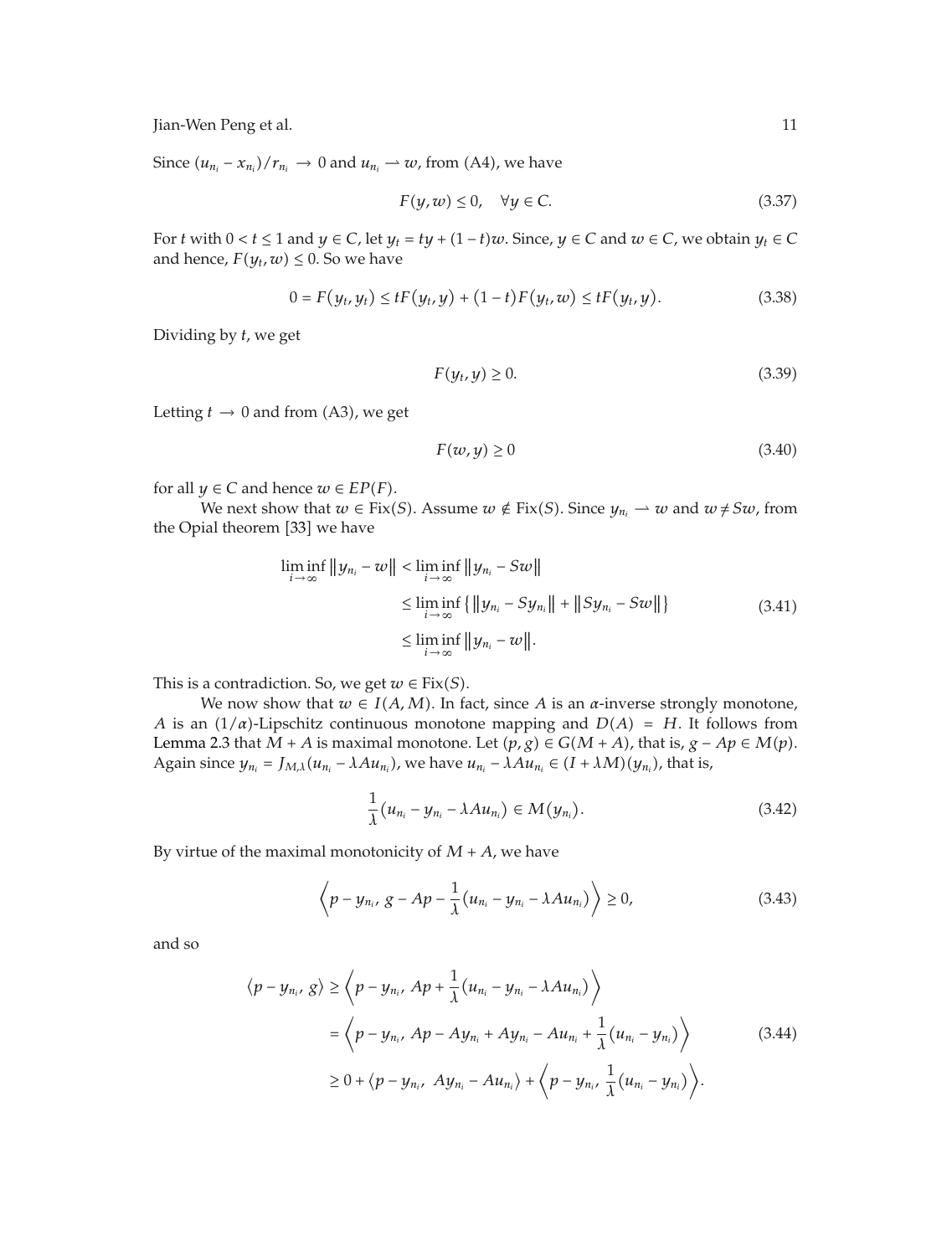It follows from  $||u_n - y_n|| \to 0$ ,  $||Au_n - Ay_n|| \to 0$  and  $y_{n_i} \to w$  that

$$
\lim_{n_i \to \infty} \langle p - y_{n_i}, g \rangle = \langle p - w, g \rangle \ge 0. \tag{3.45}
$$

It follows from the maximal monotonicity of  $A + M$  that  $\theta \in (M+A)(w)$ , that is,  $w \in I(A, M)$ .<br>This implies that  $w \in \Omega$ This implies that  $w \in \Omega$ .

Since  $z = P_{\Omega} f(z)$ , we have

$$
\limsup_{n \to \infty} \langle f(z) - z, x_n - z \rangle = \lim_{i \to \infty} \langle f(z) - z, x_{n_i} - z \rangle
$$

$$
= \lim_{i \to \infty} \langle f(z) - z, u_{n_i} - z \rangle
$$

$$
= \langle f(z) - z, w - z \rangle \le 0.
$$
(3.46)

From  $x_{n+1} - z = a_n(f(x_n) - z) + (1 - a_n)(Sy_n - z)$  and (3.4), we have

$$
||x_{n+1} - z||^2 = \langle \alpha_n(f(x_n) - z) + (1 - \alpha_n)(Sy_n - z), x_{n+1} - z \rangle
$$
  
\n
$$
\leq \alpha_n \langle f(x_n) - f(z), x_{n+1} - z \rangle + \alpha_n \langle f(z) - z, x_{n+1} - z \rangle + (1 - \alpha_n) ||Sy_n - z|| ||x_{n+1} - z||
$$
  
\n
$$
\leq \alpha_n \xi ||x_n - z|| ||x_{n+1} - z|| + \alpha_n \langle f(z) - z, x_{n+1} - z \rangle + (1 - \alpha_n) ||y_n - z|| ||x_{n+1} - z||
$$
  
\n
$$
\leq \frac{1}{2} \alpha_n \xi \{ ||x_n - z||^2 + ||x_{n+1} - z||^2 \} + \alpha_n \langle f(z) - z, x_{n+1} - z \rangle
$$
  
\n
$$
+ \frac{1}{2} (1 - \alpha_n) \{ ||y_n - z||^2 + ||x_{n+1} - z||^2 \}
$$
  
\n
$$
\leq \frac{1}{2} \alpha_n \xi \{ ||x_n - z||^2 + ||x_{n+1} - z||^2 \} + \alpha_n \langle f(z) - z, x_{n+1} - z \rangle
$$
  
\n
$$
+ \frac{1}{2} (1 - \alpha_n) \{ ||x_n - z||^2 + ||x_{n+1} - z||^2 \}
$$
  
\n
$$
\leq \frac{1}{2} (1 - \alpha_n (1 - \xi)) ||x_n - z||^2 + \frac{1}{2} ||x_{n+1} - z||^2 + \alpha_n \langle f(z) - z, x_{n+1} - z \rangle.
$$
  
\n(3.47)

It follows that

$$
||x_{n+1} - z||^2 \le (1 - \alpha_n(1 - \xi)) ||x_n - z||^2 + 2\alpha_n \langle f(z) - z, x_{n+1} - z \rangle.
$$
 (3.48)

Lemma 2.5 implies that  $x_n \to z = P_{\Omega} f(z)$ . Since  $||x_n - u_n|| \to 0$  and  $||y_n - u_n|| \to 0$ , obtain that  $u_n \to z$  and  $u_n \to z$ . The proof is now complete we also obtain that  $u_n \to z$  and  $y_n \to z$ . The proof is now complete.

By Theorem 3.1, we can obtain some new and interesting results as follows: let *VI*(*C*, *A*) denote the solution set of the following variational inequality: finding *u* ∈ *C* such that that

$$
\langle A(u), v - u \rangle \ge 0, \quad \forall v \in C,
$$
\n(3.49)

where *C* is a closed convex subset of *H*.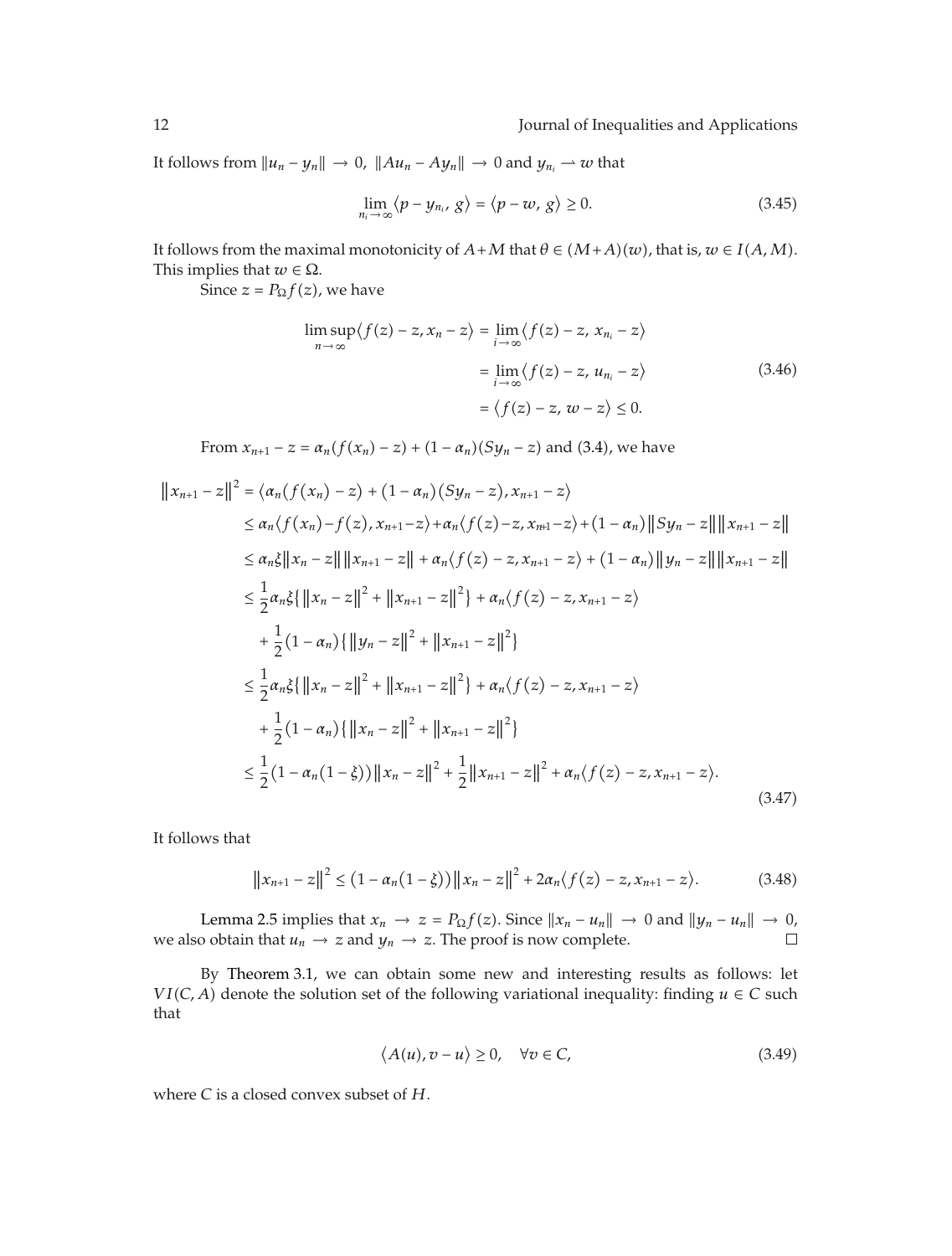**Theorem 3.2.** Let C be a nonempty closed convex subset of H. Let F be a bifunction from  $C \times C$  to *R satisfying (A1)–(A4) and let S be a nonexpansive mapping of C into H. Let A* : *C* <sup>→</sup> *H be an αinverse strongly monotone mapping such that*  $\Gamma = \text{Fix}(S) \cap \text{EF}(F) \cap \text{VI}(C, A) \neq \emptyset$ , where  $\text{VI}(C, A)$  is the set of solutions of problem (3.49) Let  $f : H \to H$  be a contraction mapping with a constant *is the set of solutions of problem* (3.49). Let  $f : H \to H$  *be a contraction mapping with a constant*  $\lambda \in (0, 1)$  and  $\chi$ , *he an arbitrary point in*  $H$  *Let*  $\{x, \lambda, \mu\}$ , and  $\{y, \lambda\}$  be sequences generated by  $\xi \in (0,1)$  *and*  $x_1$  *be an arbitrary point in*  $H$ *. Let*  $\{x_n\}$ *,*  $\{u_n\}$ *, and*  $\{y_n\}$  *be sequences generated by* 

$$
F(u_n, y) + \frac{1}{r_n} \langle y - u_n, u_n - x_n \rangle \ge 0, \quad \forall y \in C,
$$
  

$$
x_{n+1} = \alpha_n f(x_n) + (1 - \alpha_n) S y_n,
$$
  

$$
y_n = P_C(u_n - \lambda A u_n)
$$
 (3.50)

*for all*  $n \in \mathbb{N}$ *. If*  $\lambda \in (0, 2\alpha]$ *,*  $\{\alpha_n\} \subset [0, 1]$ *, and*  $\{r_n\} \subset (0, \infty)$  satisfy the following conditions:

$$
\lim_{n \to \infty} \alpha_n = 0, \qquad \sum_{n=1}^{\infty} \alpha_n \text{ref} = \infty, \qquad \sum_{n=1}^{\infty} |\alpha_{n+1} - \alpha_n| < \infty,
$$
\n
$$
\liminf_{n \to \infty} r_n > 0, \qquad \sum_{n=1}^{\infty} |r_{n+1} - r_n| < \infty. \tag{3.51}
$$

*Then,*  $\{x_n\}$ *,*  $\{y_n\}$ *, and*  $\{u_n\}$  *converge strongly to*  $z \in \Gamma$  *where*  $z = P_{\Gamma}f(z)$ *.* 

*Proof.* In Theorem 3.1 take  $M = \partial \delta_C : H \to 2^H$ , where  $\delta_C : H \to [0, \infty]$  is the indicator function of *C*, that is,

$$
\delta_C(x) = \begin{cases} 0, & x \in C, \\ +\infty, & v \notin C. \end{cases}
$$
 (3.52)

Then, the problem (1.1) is equivalent to problem (3.49). Again, since  $M = \partial \delta_C$ , then  $J_{M,\lambda} = P_C$ , so we have so we have

$$
y_n = P_C(u_n - \lambda A u_n). \tag{3.53}
$$

The conclusion of Theorem 3.2 can be obtained from Theorem 3.1 immediately.  $\Box$ 

**Theorem 3.3.** Let C be a nonempty closed convex subset of H. Let F be a bifunction from  $C \times C$  to *R* satisfying (A1)–(A4) and let *S* be a nonexpansive mapping of *C* into *H*, Let  $A : H \rightarrow H$  be an *α-inverse strongly monotone mapping, M* : *H* <sup>→</sup> <sup>2</sup>*<sup>H</sup> be a maximal monotone mapping such that*  $\Omega = \text{Fix}(S) \cap \text{EP}(F) \cap I(A, M) \neq \emptyset$ . Let  $x_1 = x$  be an arbitrary point in H and let  $\{x_n\}$ ,  $\{u_n\}$ , and  $\{u_n\}$ , and {*yn*} *be sequences generated by*

$$
F(u_n, y) + \frac{1}{r_n} \langle y - u_n, u_n - x_n \rangle \ge 0, \quad \forall y \in C,
$$
  

$$
x_{n+1} = \alpha_n x + (1 - \alpha_n) S y_n,
$$
  

$$
y_n = J_{M,\lambda} (u_n - \lambda A u_n)
$$
 (3.54)

*for all*  $n \ge 1$ *, where*  $\{\alpha_n\} \subset [0,1]$  *and*  $\{r_n\} \subset (0,\infty)$  *satisfy the following conditions:* 

$$
\lim_{n \to \infty} \alpha_n = 0, \qquad \sum_{n=1}^{\infty} \alpha_n = \infty, \qquad \sum_{n=1}^{\infty} |\alpha_{n+1} - \alpha_n| < \infty,
$$
\n
$$
\liminf_{n \to \infty} r_n > 0, \qquad \sum_{n=1}^{\infty} |r_{n+1} - r_n| < \infty. \tag{3.55}
$$

*Then,*  $\{x_n\}$ ,  $\{y_n\}$ , and  $\{u_n\}$  converge strongly to  $z \in \Omega$  where  $z = P_{\Omega}x$ .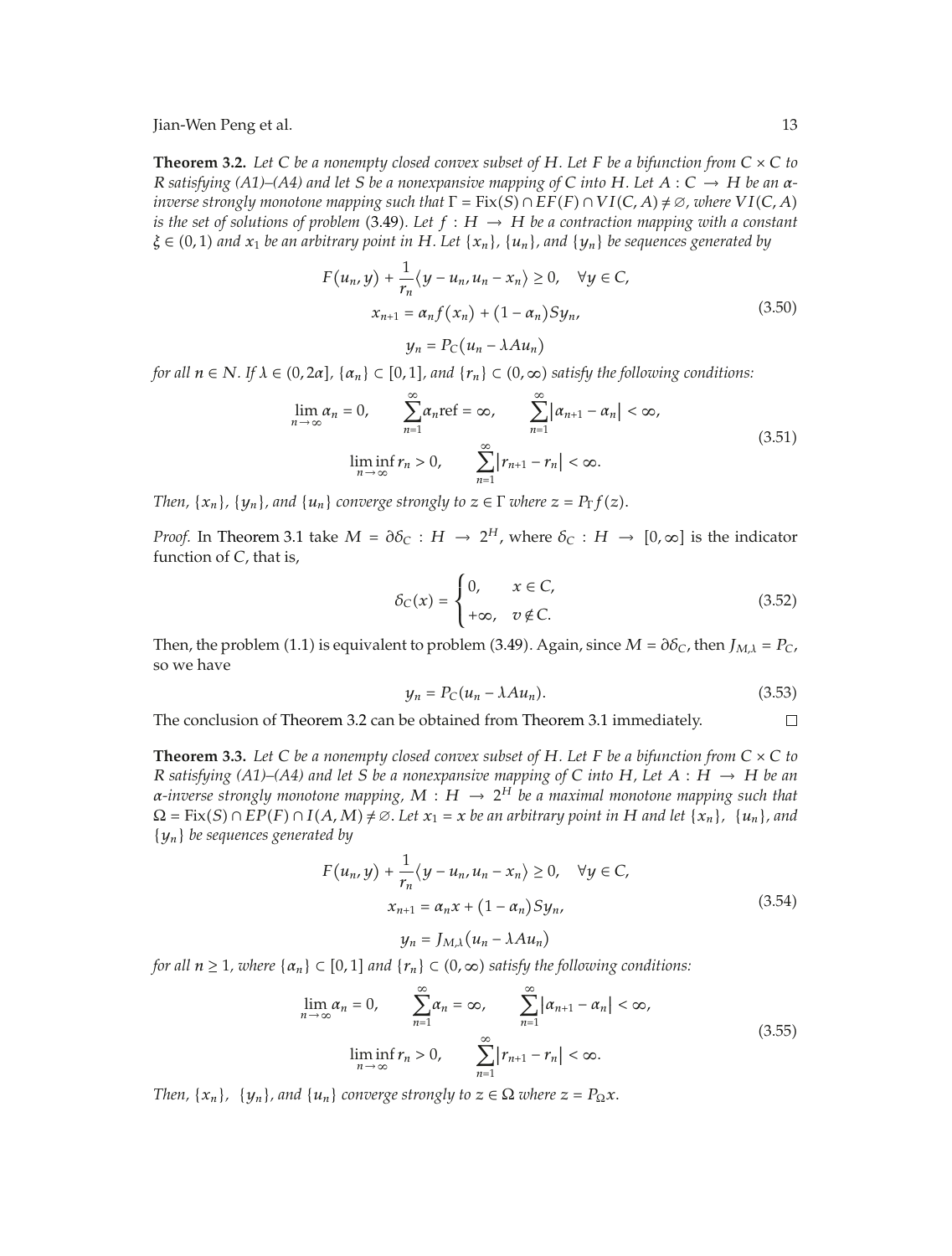*Proof.* Putting  $f(y) = x$ , for all  $y \in H$  in Theorem 3.1. Then,  $f(x_n) = x$  for all  $n \ge 1$ . By Theorem 3.1, we obtained the desired result.

*Remark 3.4.* Putting  $A = 0$  in Theorem 3.2, then  $y_n = u_n$ . By Theorem 3.2, we recover [23, Theorem 3.1]. Putting  $C = H$  and  $F(x, y) = 0$  for all  $x, y \in H$  in Theorem 3.3, then  $u_n = P(x, x) = x$ . By Theorem 3.3, we recover [20] Theorem 2.11. Hence, Theorem 3.1 unifies and  $P_Hx_n = x_n$ . By Theorem 3.3, we recover [20, Theorem 2.1]. Hence, Theorem 3.1 unifies and extends the main results in [20, 23] and the references therein.

#### **Acknowledgments**

The authors would like to thank the referees for helpful suggestions. The first author was supported by the National Natural Science Foundation of China (Grant no. 10771228 and Grant no. 10831009, the Science and Technology Research Project of Chinese Ministry of Education (Grant no. 206123), the Education Committee project Research Foundation of Chongqing (Grant no. KJ070816). The Third author was partially supported by the grant NSC96-2628-E-110-014-MY3.

#### **References**

- 1 S. M. Robinson, "Generalized equations and their solutions—I: basic theory," *Mathematical Programming Study*, no. 10, pp. 128–141, 1979.
- 2 R. T. Rockafellar, "Monotone operators and the proximal point algorithm," *SIAM Journal on Control and Optimization*, vol. 14, no. 5, pp. 877–898, 1976.
- [3] S. Adly, "Perturbed algorithms and sensitivity analysis for a general class of variational inclusions," *Journal of Mathematical Analysis and Applications*, vol. 201, no. 2, pp. 609–630, 1996.
- 4 R. P. Agarwal, Y. J. Cho, and N. J. Huang, "Sensitivity analysis for strongly nonlinear quasi-variational inclusions," *Applied Mathematics Letters*, vol. 13, no. 6, pp. 19–24, 2000.
- [5] R. P. Agarwal, N. J. Huang, and Y. J. Cho, "Generalized nonlinear mixed implicit quasi-variational inclusions with set-valued mappings," *Journal of Inequalities and Applications*, vol. 7, no. 6, pp. 807– 828, 2002.
- 6 T. Q. Bao and B. S. Mordukhovich, "Existence of minimizers and necessary conditions in set-valued optimization with equilibrium constraints," *Applications of Mathematics*, vol. 52, no. 6, pp. 453–472, 2007.
- 7 S. S. Chang, "Set-valued variational inclusions in Banach spaces," *Journal of Mathematical Analysis and Applications*, vol. 248, no. 2, pp. 438–454, 2000.
- [8] X. P. Ding, "Perturbed Ishikawa type iterative algorithm for generalized quasivariational inclusions," *Applied Mathematics and Computation*, vol. 141, no. 2-3, pp. 359–373, 2003.
- 9 X. P. Ding, "Sensitivity analysis for generalized nonlinear implicit quasi-variational inclusions," *Applied Mathematics Letters*, vol. 17, no. 2, pp. 225–235, 2004.
- 10 X. P. Ding, "Parametric completely generalized mixed implicit quasi-variational inclusions involving *h*-maximal monotone mappings," *Journal of Computational and Applied Mathematics*, vol. 182, no. 2, pp. 252–269, 2005.
- 11 N.-J. Huang, "Mann and Ishikawa type perturbed iterative algorithms for generalized nonlinear implicit quasi-variational inclusions," *Computers & Mathematics with Applications*, vol. 35, no. 10, pp. 1–7, 1998.
- 12 Y.-P. Fang and N.-J. Huang, "*H*-monotone operator and resolvent operator technique for variational inclusions," *Applied Mathematics and Computation*, vol. 145, no. 2-3, pp. 795–803, 2003.
- 13 Y.-P. Fang and N.-J. Huang, "*H*-accretive operators and resolvent operator technique for solving variational inclusions in Banach spaces," *Applied Mathematics Letters*, vol. 17, no. 6, pp. 647–653, 2004.
- [14] L.-J. Lin, "Variational inclusions problems with applications to Ekeland's variational principle, fixed point and optimization problems," *Journal of Global Optimization*, vol. 39, no. 4, pp. 509–527, 2007.
- [15] L.-J. Lin, S. Y. Wang, and C.-S. Chuang, "Existence theorems of systems of variational inclusion problems with applications," *Journal of Global Optimization*, vol. 40, no. 4, pp. 751–764, 2008.